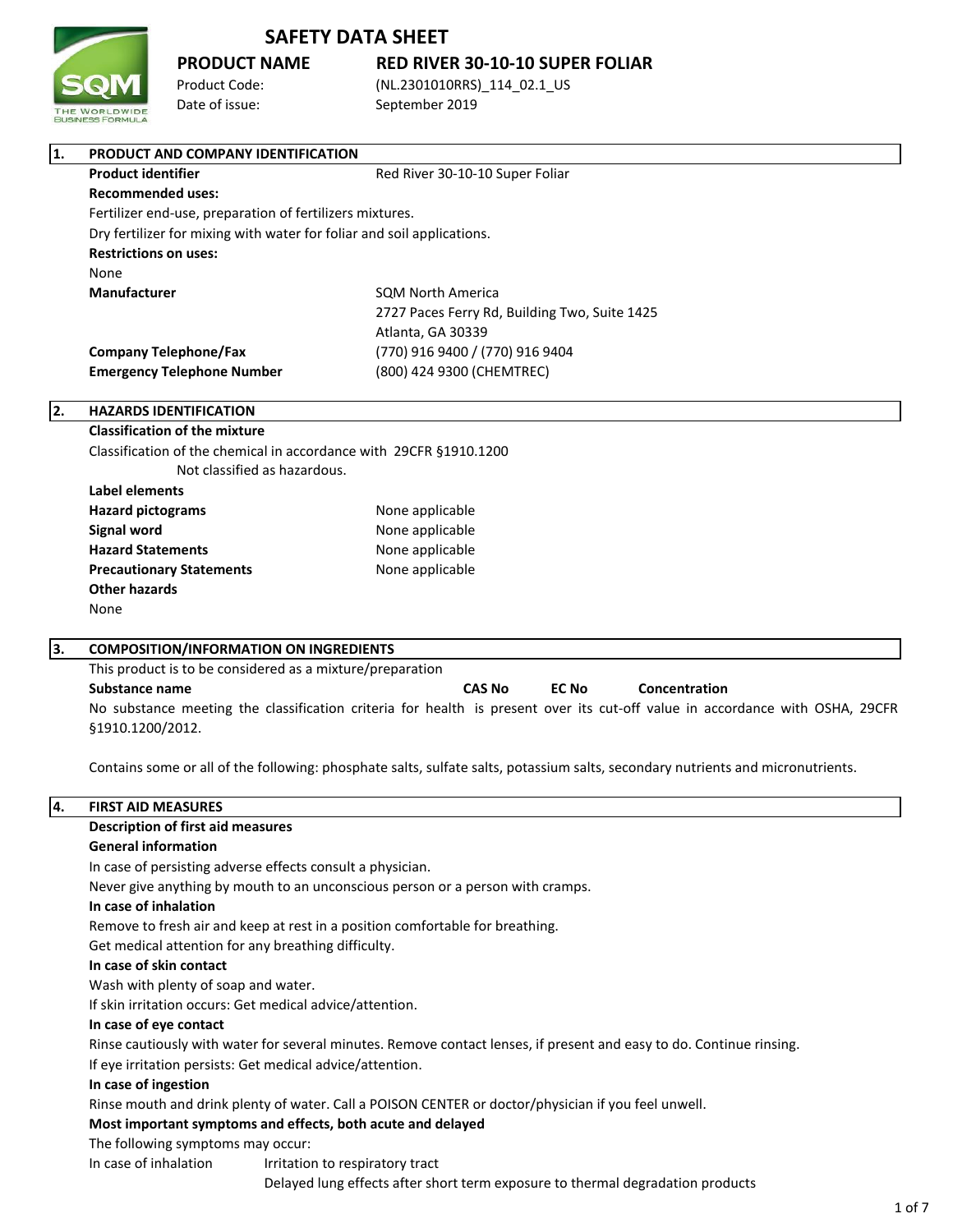

## **PRODUCT NAME RED RIVER 30-10-10 SUPER FOLIAR**

Product Code: (NL.2301010RRS)\_114\_02.1\_US Date of issue: September 2019

| <b>FIRE FIGHTING MEASURES</b> |                                                                            |                               |  |
|-------------------------------|----------------------------------------------------------------------------|-------------------------------|--|
| Treat symptomatically.        | Indication of any immediate medical attention and special treatment needed |                               |  |
|                               |                                                                            |                               |  |
| In case of ingestion          | Ingestion of large amounts may cause:                                      | gastrointestinal disturbances |  |
| In case of eye contact        | May cause redness or irritation                                            |                               |  |
| In case of skin contact       | May cause redness or irritation                                            |                               |  |
|                               |                                                                            |                               |  |

## **Extinguishing media**

Unsuitable material:

Suitable extinguishing media: Use any suitable mean for extinguishing surrounding fire.

**Specific hazards arising from the chemical** None, but attention should be paid to compatibility with chemicals surrounding.

Thermal decomposition can lead to the escape of toxic/corrosive gases and vapours.

Thermal decomposition products: Nitrous oxides (NOx), nitrites, phosphorus oxides, ammonia and metallic oxides.

## **Protective equipment and precautions for firefighters**

Wear self-contained breathing apparatus and a chemical protective clothing.

#### **6. ACCIDENTAL RELEASE MEASURES**

#### **Personal precautions**

Provide adequate ventilation. Wear personal protection equipment (Section 8).

#### **Environmental precautions**

Do not allow to enter into surface water or drains. Ensure waste is collected and contained.

#### **Methods and material for containment and cleaning up**

Take up mechanically, placing in appropriate containers for disposal or recovery.

Unsuitable material for containment/taking up: None specified

#### **Other information**

None

## **7. HANDLING AND STORAGE**

#### **Precautions for Safe Handling**

Avoid generation of dust. Provide adequate ventilation. Wear personal protective equipment, when required. Wash hands thoroughly after handling. Do not eat, drink or smoke when using this product. Keep away from flammable, combustible, strong acids, and reducing substances.

#### **Conditions for safe storage, including any incompatibilities**

Keep/store only in original container. Store in a well-ventilated place. Keep container tightly closed. Do not store together with: Flammable substance, reducing agents, strong acids, empty wood pallets.

Perchlorate containing product - Special handling may apply. See www.dtsc.ca.gov/hazardouswaste/perchlorate and Section 15 for more information regarding California State regulations.

| 8. | <b>EXPOSURE CONTROLS/PERSONAL PROTECTION</b>                                   |                                                       |                                     |
|----|--------------------------------------------------------------------------------|-------------------------------------------------------|-------------------------------------|
|    | <b>Exposure Guidelines</b>                                                     |                                                       |                                     |
|    | <b>Occupational exposure limits</b>                                            |                                                       |                                     |
|    | <b>OSHA</b>                                                                    | <b>PEL</b>                                            | Not Established                     |
|    |                                                                                | STEL/ceiling                                          | Not Established                     |
|    |                                                                                | ACGIH (2012 TLVs <sup>®</sup> and BEIs <sup>®</sup> ) |                                     |
|    |                                                                                | <b>TWA</b>                                            | Not Established                     |
|    |                                                                                | STEL/ceiling                                          | Not Established                     |
|    | <b>Engineering controls</b>                                                    |                                                       |                                     |
|    | Use exhaust ventilation to keep airborne concentrations below exposure limits. |                                                       |                                     |
|    | <b>Personal Protective Equipment</b>                                           |                                                       |                                     |
|    | Eye/face protection                                                            |                                                       | Chemical goggles, recommended.      |
|    | <b>Skin Protection</b>                                                         |                                                       | Nitrile rubber gloves, recommended. |
|    |                                                                                |                                                       |                                     |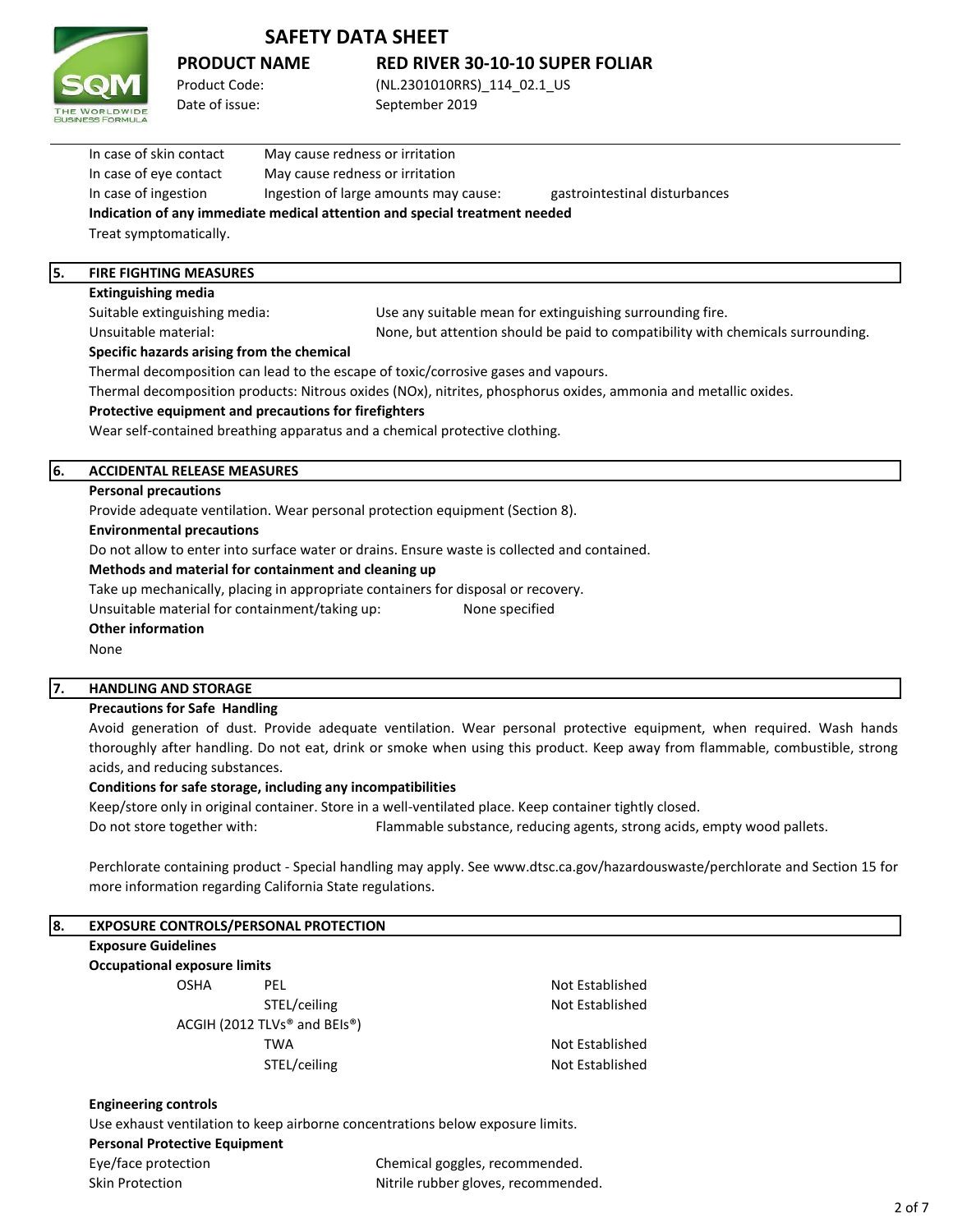

## **PRODUCT NAME RED RIVER 30-10-10 SUPER FOLIAR**

Product Code: (NL.2301010RRS)\_114\_02.1\_US Date of issue: September 2019

Respiratory Protection

Wear respiratory protection, where airborne concentrations are expected to exceed exposure limits

Avoid contact with eyes and skin. Wash hands thoroughly after handling. Do not eat, drink or smoke when using this product.

## **9. PHYSICAL AND CHEMICAL PROPERTIES**

**General Hygiene Considerations**

| Information on basic physical and chemical properties |                                |
|-------------------------------------------------------|--------------------------------|
| Appearance                                            | Solid, crystalline powder      |
| Colour                                                | Pale Blue                      |
| Odour                                                 | Odourless                      |
| <b>Odour Threshold</b>                                | No applicable                  |
| pH value                                              | No data available              |
| Melting point / freezing range                        | No data available              |
| Boiling temperature / boiling range                   | Not applicable                 |
| Flash point                                           | Not applicable                 |
| Vapourisation rate / Evaporation rate                 | No data available              |
| <b>Flammable solids</b>                               | Not flammable                  |
| Explosion limits (LEL, UEL)                           | Not applicable                 |
| Vapour pressure                                       | Not applicable                 |
| Vapour density                                        | Not applicable                 |
| <b>Relative Density</b>                               | No data available              |
| Solubility                                            | > 100 g/L at 20°C/68°F (water) |
| Partition coefficient n-octanol /water                | Not applicable                 |
| Auto Ignition temperature (AIT)                       | Not applicable                 |
| Decomposition temperature                             | No data available              |
| Viscosity                                             | Not applicable                 |
| <b>Explosive properties</b>                           | Not explosive                  |
| Oxidizing properties                                  | Not oxidizer                   |
| <b>Other information</b>                              |                                |
| None                                                  |                                |

#### **10. STABILITY AND REACTIVITY**

#### **Reactivity**

No hazardous reaction when handled and stored according to provisions.

#### **Chemical stability**

Stable under normal storage and temperature conditions.

**Possibility of hazardous reactions**

#### None identified

#### **Conditions to avoid**

Keep away from flammable, combustible, strong acids, and reducing materials. Keep away from empty wood pallets.

## **Incompatible materials**

Flammable, combustible, strong acids and reducing substances under specific conditions. These incompatible materials shall not include approved packaging materials, pallets, or other dunnage (NFPA 400/2016, Hazardous Materials Code, item 15.3.5.2.1.1).

#### **Hazardous decomposition products**

Thermal decomposition products: Nitrous oxides (NOx), nitrites, phosphorus oxides, ammonia and metallic oxides.

#### **11. TOXICOLOGICAL INFORMATION**

The following information mostly refers to the major component of the product.

## **Likely routes of exposure (inhalation, ingestion, skin and eye contact)**

Eye contact, skin contact and inhalation. Exposure by ingestion is not expected to occur through normal industrial or agricultural use.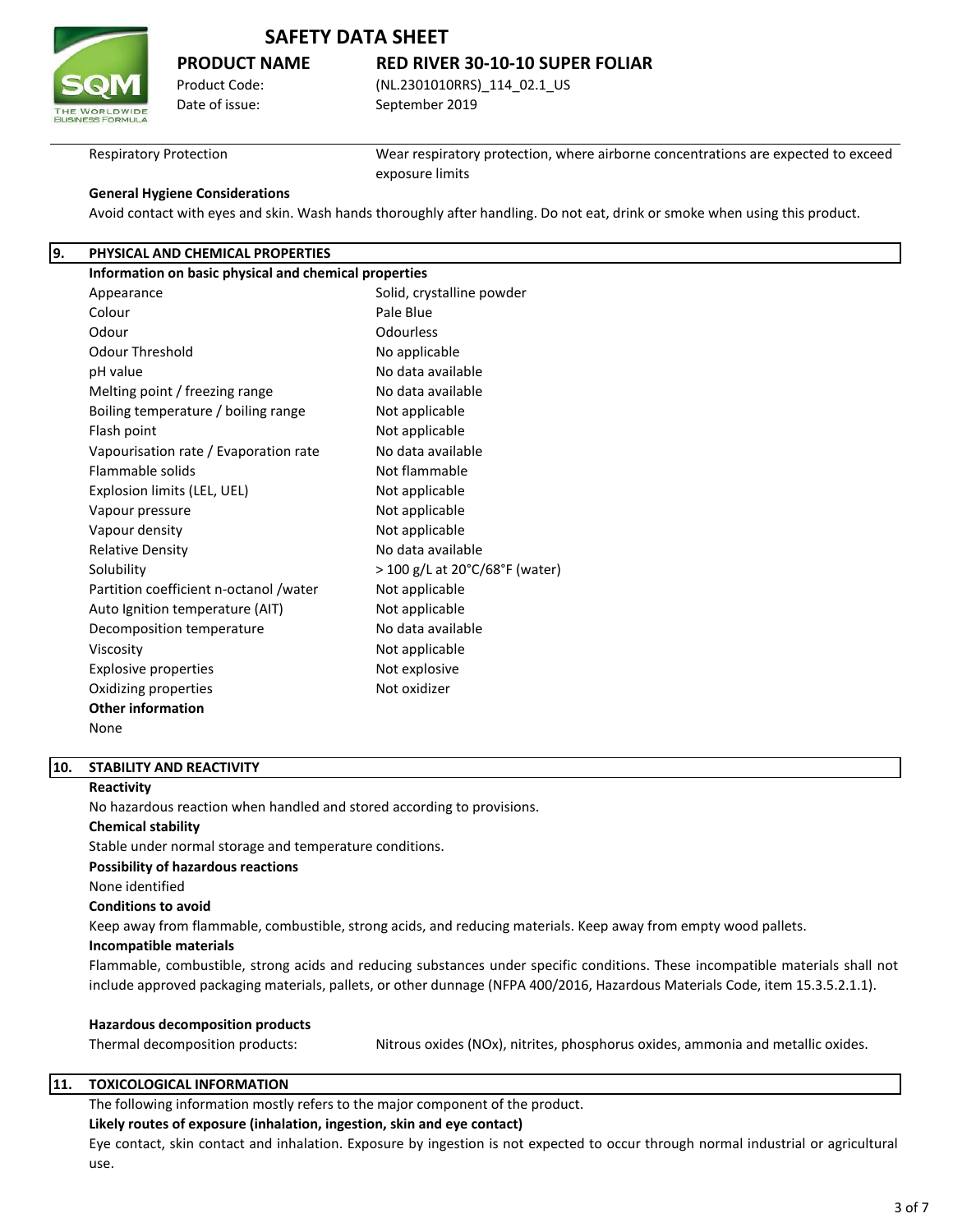

# **PRODUCT NAME RED RIVER 30-10-10 SUPER FOLIAR**

Date of issue: September 2019

Product Code: (NL.2301010RRS)\_114\_02.1\_US

| Symptoms related to the physical, chemical and toxicological characteristics                                                         |                |                                                        |                                                                                         |
|--------------------------------------------------------------------------------------------------------------------------------------|----------------|--------------------------------------------------------|-----------------------------------------------------------------------------------------|
| May be irritant to the respiratory tract. May cause redness or irritation to the skin and eyes. Ingestion of large amounts may cause |                |                                                        |                                                                                         |
| gastrointestinal disturbances. May cause delayed lung effects after short term exposure to thermal degradation products.             |                |                                                        |                                                                                         |
| Information on toxicological effects from short and long term exposure                                                               |                |                                                        |                                                                                         |
| There is no data for the mixture itself.                                                                                             |                |                                                        |                                                                                         |
| <b>Acute toxicity</b>                                                                                                                |                |                                                        |                                                                                         |
| Acute oral toxicity                                                                                                                  | LD50:          |                                                        |                                                                                         |
| Acute Toxicity Estimate for the mixture                                                                                              | >2000 mg/kg bw | (additivity formula)                                   |                                                                                         |
| Acute dermal toxicity                                                                                                                | LD50:          |                                                        |                                                                                         |
| Acute Toxicity Estimate for the mixture                                                                                              | >2000 mg/kg pc | (additivity formula)                                   |                                                                                         |
| Acute inhalation toxicity                                                                                                            | LC50:          |                                                        |                                                                                         |
| Acute Toxicity Estimate for the mixture                                                                                              |                | Does not contain acutely toxic ingredients/impurities. |                                                                                         |
| Assessment / classification:                                                                                                         |                |                                                        | Based on available data for the ingredients of the mixture, the classification criteria |
|                                                                                                                                      | are not met.   |                                                        |                                                                                         |
| <b>Irritant and corrosive effects</b>                                                                                                |                |                                                        |                                                                                         |
| There is no data for the mixture itself.                                                                                             |                |                                                        |                                                                                         |
| Irritation to the skin                                                                                                               |                |                                                        |                                                                                         |
| The product does not contain relevant ingredients classified as corrosive or irritant to the skin in accordance with OSHA, 29 CFR    |                |                                                        |                                                                                         |
| 1910.1200.                                                                                                                           |                |                                                        |                                                                                         |
| Irritation to eyes                                                                                                                   |                |                                                        |                                                                                         |
| The product does not contain relevant ingredients classified as serious eye damage / eye irritant in accordance with OSHA, 29 CFR    |                |                                                        |                                                                                         |
| 1910.1200.                                                                                                                           |                |                                                        |                                                                                         |
| Assessment / classification:                                                                                                         |                |                                                        | Based on available data for the ingredients of the mixture, the classification criteria |
|                                                                                                                                      | are not met.   |                                                        |                                                                                         |
| Respiratory or skin sensitisation                                                                                                    |                |                                                        |                                                                                         |
| There is no data for the mixture itself. The product does not contain ingredients classified as a respiratory or skin sensitizer     |                |                                                        |                                                                                         |
| present at or above their cut-off value in accordance with OSHA, 29 CFR 1910.1200.                                                   |                |                                                        |                                                                                         |
| Assessment / classification:                                                                                                         |                |                                                        | Based on available data for the ingredients of the mixture, the classification criteria |
|                                                                                                                                      | are not met.   |                                                        |                                                                                         |
| <b>Genetic effects</b>                                                                                                               |                |                                                        |                                                                                         |
| The product does not contain ingredients classified as germ cell mutagens present at or above their cut-off value in accordance      |                |                                                        |                                                                                         |
| with OSHA, 29 CFR 1910.1200.                                                                                                         |                |                                                        |                                                                                         |
| Assessment / classification:                                                                                                         |                |                                                        | Based on available data for the ingredients of the mixture, the classification criteria |
|                                                                                                                                      | are not met.   |                                                        |                                                                                         |
| <b>Reproductive toxicity</b>                                                                                                         |                |                                                        |                                                                                         |
| The product does not contain ingredients classified as a category 1 or category 2 reproductive toxicant or for effects on or via     |                |                                                        |                                                                                         |
| lactation present at or above their cut-off value in accordance with OSHA, 29 CFR 1910.1200.                                         |                |                                                        |                                                                                         |
| Assessment / classification:                                                                                                         |                |                                                        | Based on available data for the ingredients of the mixture, the classification criteria |
|                                                                                                                                      | are not met.   |                                                        |                                                                                         |
| Specific target organ toxicity (single exposure)                                                                                     |                |                                                        |                                                                                         |
| There is no data for the mixture itself.                                                                                             |                |                                                        |                                                                                         |
| The product does not contain relevant ingredients classified as Target Organ Toxicant in accordance with OSHA, 29 CFR 1910.1200.     |                |                                                        |                                                                                         |
| Assessment / classification:                                                                                                         |                |                                                        | Based on available data for the ingredients of the mixture, the classification criteria |
|                                                                                                                                      | are not met.   |                                                        |                                                                                         |
| Specific target organ toxicity (repeated exposure)                                                                                   |                |                                                        |                                                                                         |
| There is no data for the mixture itself.                                                                                             |                |                                                        |                                                                                         |
| The product does not contain relevant ingredients classified as Target Organ Toxicant in accordance with OSHA, 29 CFR 1910.1200.     |                |                                                        |                                                                                         |
| Assessment / classification:                                                                                                         |                |                                                        | Based on available data for the ingredients of the mixture, the classification criteria |
|                                                                                                                                      | are not met.   |                                                        |                                                                                         |
| <b>Aspiration hazard</b>                                                                                                             |                |                                                        |                                                                                         |
| Physicochemical data and toxicological information does not indicate an aspiration hazard.                                           |                |                                                        |                                                                                         |
| Assessment / classification:                                                                                                         |                |                                                        | Based on available data for the ingredients of the mixture, the classification criteria |

are not met.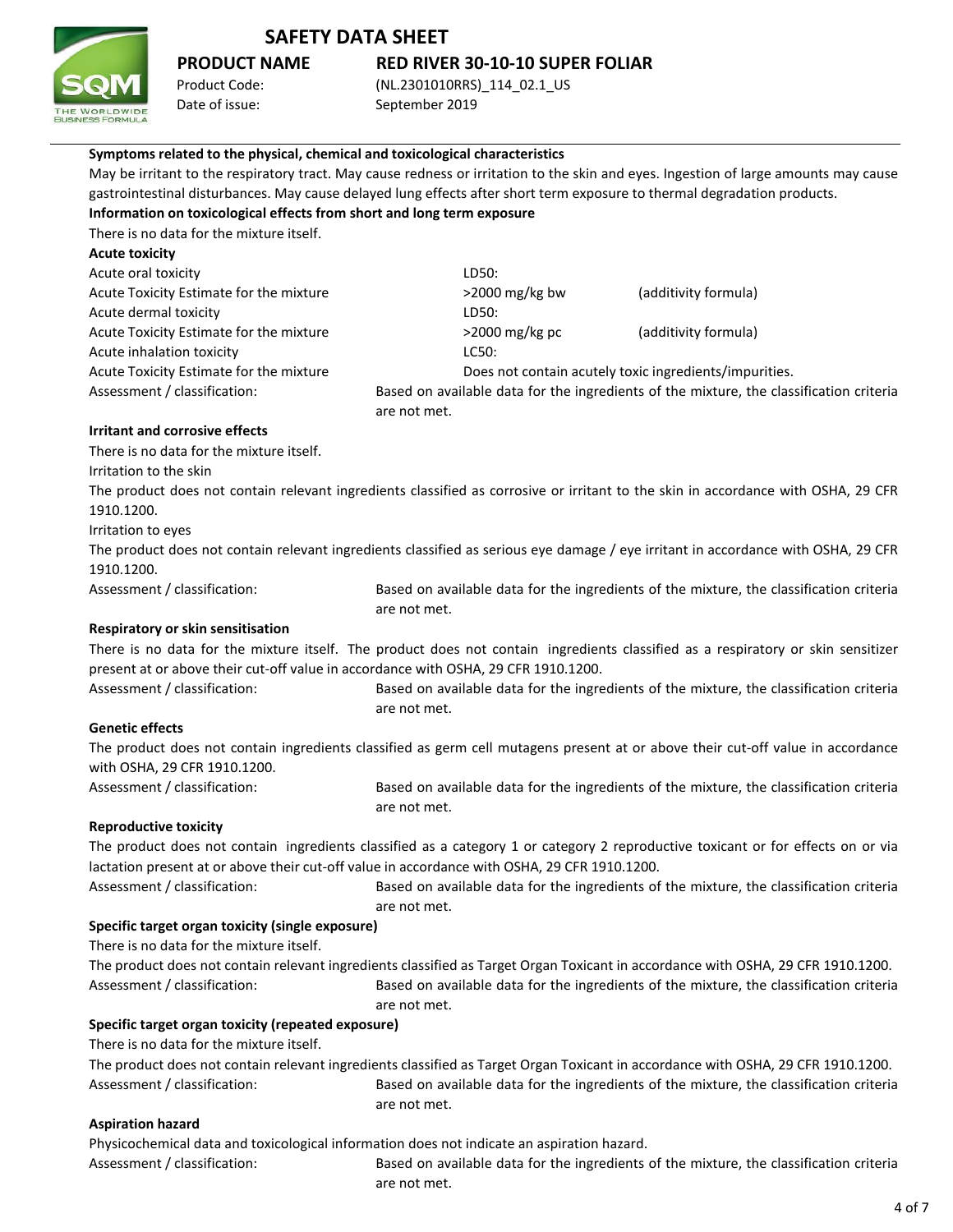

# **PRODUCT NAME RED RIVER 30-10-10 SUPER FOLIAR**

Product Code: (NL.2301010RRS)\_114\_02.1\_US Date of issue: September 2019

### **Carcinogenicity**

| International Agency for Research on Cancer (IARC) | No component of this product present at levels $\geq$ 0.1% is identified as<br>probable, possible or confirmed human carcinogen by IARC. |
|----------------------------------------------------|------------------------------------------------------------------------------------------------------------------------------------------|
| National Toxicology Program (NTP)                  | No component of this product present at levels $\geq 0.1\%$ is identified as<br>known or anticipated carcinogen by NTP.                  |
| 29 CFR part 1910, subpart Z                        | No component of this product present at levels $\geq 0.1\%$ is identified as<br>carcinogen or potencial carcinogen by OSHA.              |
| California Proposition 65                          | No component of this product present at levels $\geq 0.1\%$ is identified as<br>carcinogen by California Prop.65.                        |
| WHO (2003) Nitrate in drinking water               | No association between nitrate exposure in humans and the risk of                                                                        |
|                                                    | cancer                                                                                                                                   |
| Assessment / classification:                       | Based on available data, the classification criteria are not met.                                                                        |

# **Other Toxicological Information**

This product contains trace amounts of naturally-occurring perchlorate and iodate. Like other goitrogenic substances, perchlorate may affect iodine uptake by thyroid under specific conditions.

### **12. ECOLOGICAL INFORMATION**

There is no data for the mixture itself. The following information mostly refers to the major component of the product. **Ecotoxicity**

## **Aquatic Toxicity**

Toxicity estimate for the mixture (summation method)

| 96-h L(E)C50                | $>100$ mg/L  | Fish                                                                                    |
|-----------------------------|--------------|-----------------------------------------------------------------------------------------|
| 24-h E(E)C50                | $>100$ mg/L  | Daphnia magna (fresh water flea).                                                       |
| 72-h E(E)C50                | $>100$ mg/L  | Algae                                                                                   |
| Assessment / classification |              | Based on available data for the ingredients of the mixture, the classification criteria |
|                             | are not met. |                                                                                         |

#### **Persistence and degradability**

The product contains mainly inorganic nitrate and phosphate salts. In aqueous solutions, these salts dissociate into their respective ions. Phosphate ions are finally incorporated into the Phosphorus cycle. Under anoxic conditions, denitrification occurs and nitrate is ultimately converted into molecular nitrogen as part of the Nitrogen cycle.

#### **Bioaccumulative potential**

Low potential for bioaccumulation based on physicochemical properties of main components.

#### **Mobility in soil**

The components of this mixture have a low potential for adsorption. Portion not taken up by plants, can leach to groundwater.

#### **Other adverse effects**

Excess nitrate leaching may enrich waters leading to eutrophication.

Hazard label(s) Not applicable

## **13. DISPOSAL CONSIDERATIONS**

Disposal should be in accordance with applicable federal and state laws.

This product is not listed as dangerous waste in the Resource Conservation and Recovery Act (RCRA) 40 CFR 261. It is the responsibility of the waste generator to determine the toxicity and physical properties of the material generated to determine the proper waste identification and disposal method in compliance with applicable regulations.

Perchlorate containing product - Special handling may apply. See www.dtsc.ca.gov/hazardouswaste/perchlorate and Section 15 for more information regarding California State regulations.

| I14. | <b>TRANSPORTATION INFORMATION</b> |                    |
|------|-----------------------------------|--------------------|
|      | US DOT (49CFR part 172)           |                    |
|      | UN-No.                            | Non dangerous good |
|      | <b>UN Proper Shipping Name</b>    | Not applicable     |
|      | Hazard class                      | Not applicable     |
|      | Packing group                     | Not applicable     |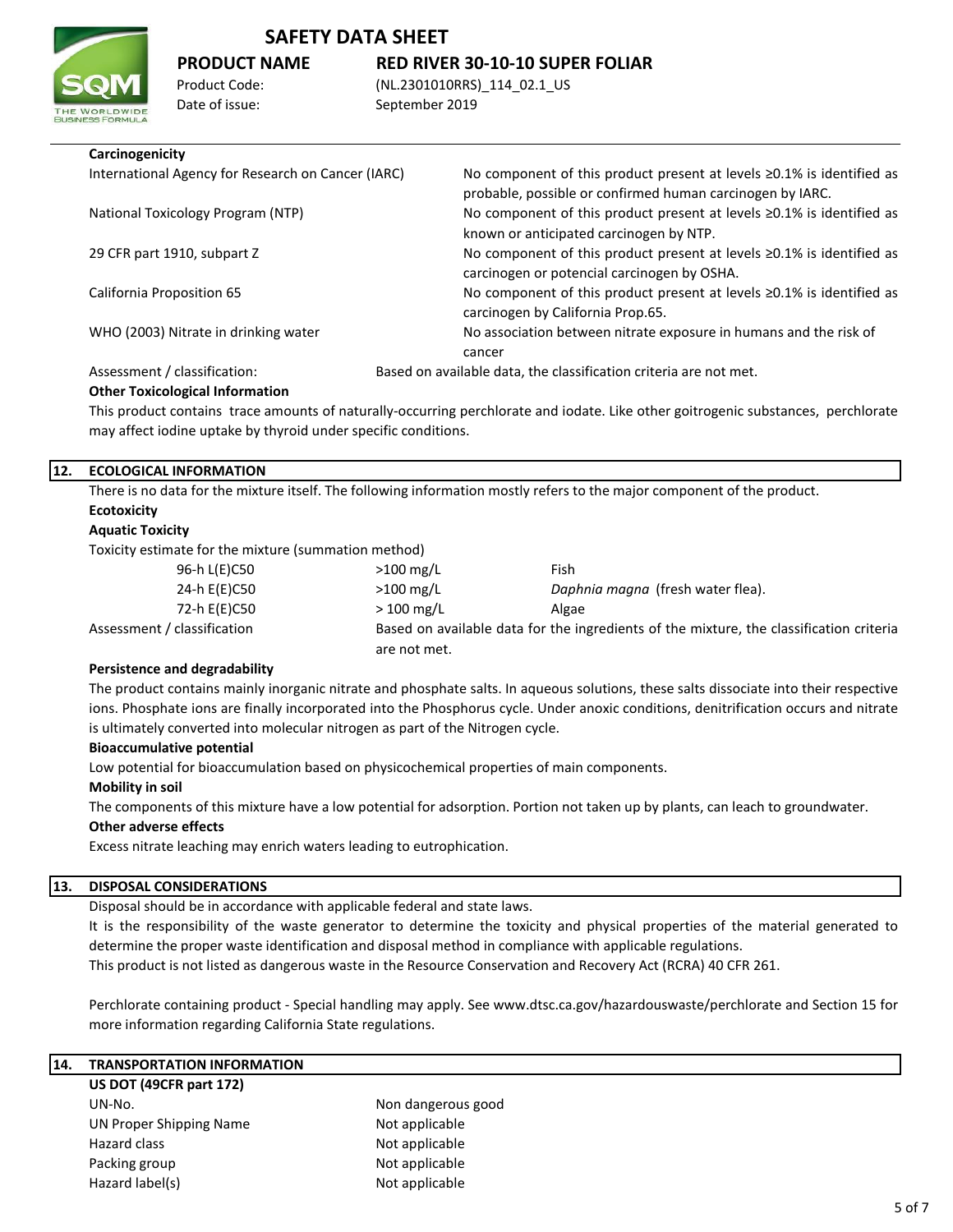

**PRODUCT NAME RED RIVER 30-10-10 SUPER FOLIAR**

Product Code: (NL.2301010RRS)\_114\_02.1\_US Date of issue: September 2019

|     | Special marking                                                                                     | No                                                                       |                                                                                      |  |  |  |
|-----|-----------------------------------------------------------------------------------------------------|--------------------------------------------------------------------------|--------------------------------------------------------------------------------------|--|--|--|
|     | <b>Special Provision</b>                                                                            | No                                                                       |                                                                                      |  |  |  |
|     | <b>International Maritime Organization (IMDG Code)</b>                                              |                                                                          |                                                                                      |  |  |  |
|     | UN-No.                                                                                              | Non dangerous good                                                       |                                                                                      |  |  |  |
|     | <b>UN Proper Shipping Name</b>                                                                      | Not applicable                                                           |                                                                                      |  |  |  |
|     | <b>Hazard class</b>                                                                                 | Not applicable                                                           |                                                                                      |  |  |  |
|     | Packing group                                                                                       | Not applicable                                                           |                                                                                      |  |  |  |
|     | Marine pollutant                                                                                    | No                                                                       |                                                                                      |  |  |  |
|     | Hazard label(s)                                                                                     | Not applicable                                                           |                                                                                      |  |  |  |
|     | Special marking                                                                                     | No                                                                       |                                                                                      |  |  |  |
|     | International Civil Aviation Organization (ICAO) and International Air Transport Association (IATA) |                                                                          |                                                                                      |  |  |  |
|     | UN-No.                                                                                              | Non dangerous good                                                       |                                                                                      |  |  |  |
|     | <b>UN Proper Shipping Name</b>                                                                      | Not applicable                                                           |                                                                                      |  |  |  |
|     | Hazard class                                                                                        | Not applicable                                                           |                                                                                      |  |  |  |
|     | Packing group                                                                                       | Not applicable                                                           |                                                                                      |  |  |  |
|     | <b>Hazard label</b>                                                                                 | Not applicable                                                           |                                                                                      |  |  |  |
|     | Special marking                                                                                     | No                                                                       |                                                                                      |  |  |  |
|     | <b>Special handling procedure</b>                                                                   |                                                                          |                                                                                      |  |  |  |
|     | None                                                                                                |                                                                          |                                                                                      |  |  |  |
|     |                                                                                                     | Transport in bulk according to Annex II of MARPOL 73/78 and the IBC Code |                                                                                      |  |  |  |
|     | Not applicable                                                                                      |                                                                          |                                                                                      |  |  |  |
|     | <b>Other special precautions</b>                                                                    |                                                                          |                                                                                      |  |  |  |
|     | None                                                                                                |                                                                          |                                                                                      |  |  |  |
| 15. | <b>REGULATORY INFORMATION</b>                                                                       |                                                                          |                                                                                      |  |  |  |
|     | <b>US Federal</b>                                                                                   |                                                                          |                                                                                      |  |  |  |
|     | <b>SARA Title III Rules</b>                                                                         |                                                                          |                                                                                      |  |  |  |
|     | Section 311/312 Hazard Classes                                                                      |                                                                          |                                                                                      |  |  |  |
|     | <b>Acute Health Hazard</b>                                                                          |                                                                          | No                                                                                   |  |  |  |
|     | Chronic Health Hazard                                                                               |                                                                          | No                                                                                   |  |  |  |
|     | Fire Hazard                                                                                         |                                                                          | No                                                                                   |  |  |  |
|     | <b>Release of Pressure</b>                                                                          |                                                                          | No                                                                                   |  |  |  |
|     | <b>Reactive Hazard</b>                                                                              |                                                                          | No                                                                                   |  |  |  |
|     | <b>Section 313 Toxic Chemicals</b>                                                                  |                                                                          |                                                                                      |  |  |  |
|     |                                                                                                     |                                                                          | N511 Nitrate compounds (water dissociable; reportable only when in aqueous solution) |  |  |  |
|     | Section 302 Extremely Hazardous Substances (EHS)/CERCLA Hazardous Substances                        |                                                                          |                                                                                      |  |  |  |
|     | None ingredient is listed.                                                                          |                                                                          |                                                                                      |  |  |  |
|     | NFPA 704/2017: National Fire Protection Association                                                 |                                                                          |                                                                                      |  |  |  |
|     | Health                                                                                              | 0                                                                        |                                                                                      |  |  |  |
|     | Fire                                                                                                | 0                                                                        |                                                                                      |  |  |  |
|     | Reactivity                                                                                          | 0                                                                        |                                                                                      |  |  |  |
|     | Special                                                                                             | None                                                                     |                                                                                      |  |  |  |
|     | <b>US State Regulations</b>                                                                         |                                                                          |                                                                                      |  |  |  |
|     | <b>California Proposition 65</b>                                                                    |                                                                          | None ingredient is listed.                                                           |  |  |  |
|     | California Code of Regulations Title 22 (Health & Safety                                            |                                                                          | See http://www.dtsc.ca.gov/hazardouswaste/perchlorate/                               |  |  |  |
|     | Code), Chapter 33                                                                                   |                                                                          |                                                                                      |  |  |  |
|     | Canada                                                                                              |                                                                          |                                                                                      |  |  |  |

This product has been classified according to the hazard criteria of the 2015 Hazardous Products Regulations (HPR) and the SDS contains all the information required by the HPR.

## **Chemical Inventories**

| All ingredients are listed |
|----------------------------|
| All ingredients are listed |
| All ingredients are listed |
|                            |